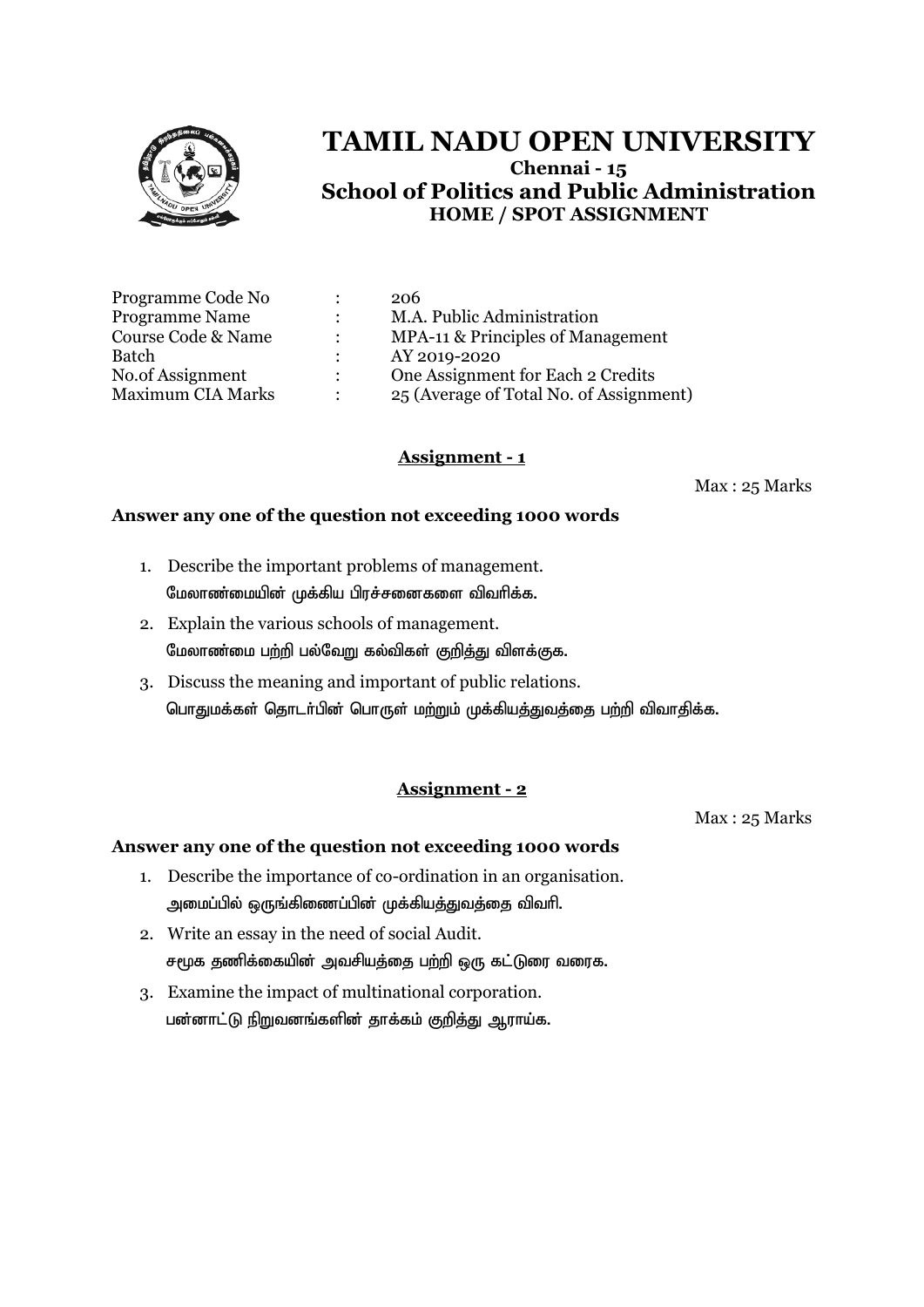#### **Answer any one of the question not exceeding 1000 words**

- 1. Analyse the concept of management by objectives. குறியிலக்கு மேலாண்மைக் கோட்பாட்டை பகுப்பாய்க.
- 2. Describe the views of various schools of management. மேலாண்மையின் பல்வேறு பிரிவுகளின் கருத்துக்களை விவரி.
- 3. Write an essay on leadership. தலைமைப் பற்றி கட்டுரை வரைக.

# **Assignment - 4**

Max : 25 Marks

## **Answer any one of the question not exceeding 1000 words**

- 1. Describe the steps in planning. திட்டமிடுதலின் உள்ள படிநிலைகளை விவரிக்க.
- 2. Discuss the meaning and process of communication. செய்தி தொடர்பின் பொருள் மற்றும் செயல்முறைகளை விவாதிக்க.
- 3. Write an essay on quality circle. தரவட்டத்தைப் பற்றி ஒரு கட்டுரை வரைக.

Max : 25 Marks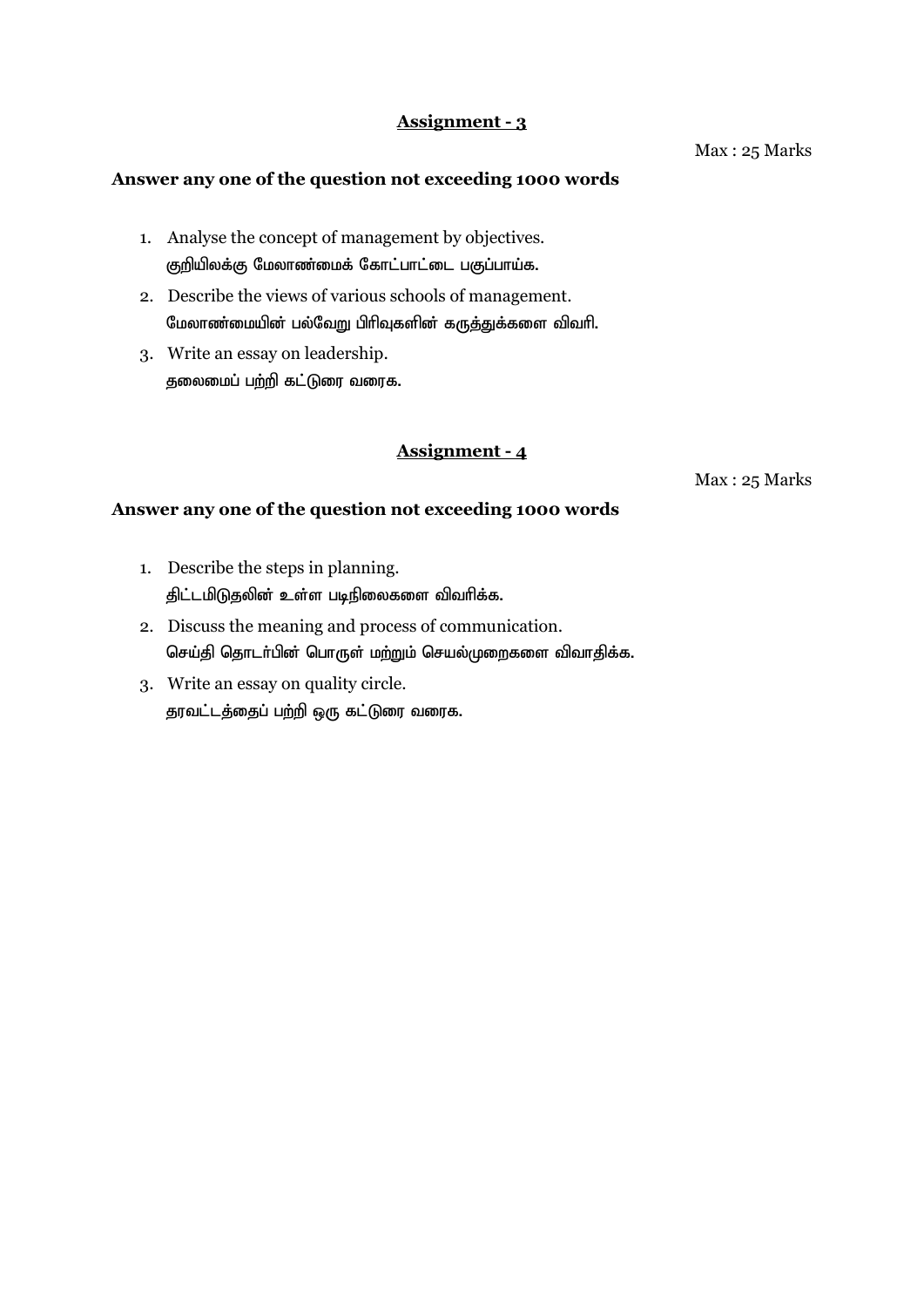

| Programme Code No        |               | 206                                     |
|--------------------------|---------------|-----------------------------------------|
| Programme Name           |               | M.A. Public Administration              |
| Course Code & Name       |               | MPA-12 & Organisation Theory            |
| Batch                    | $\mathcal{L}$ | AY 2019-2020                            |
| No.of Assignment         | $\mathcal{L}$ | One Assignment for Each 2 Credits       |
| <b>Maximum CIA Marks</b> |               | 25 (Average of Total No. of Assignment) |

#### **Assignment - 1**

Max : 25 Marks

#### **Answer any one of the question not exceeding 1000 words**

- 1. Discuss the nature and scope of organisation. அமைப்பு என்பதன் தன்மை மற்றும் பரப்பு எல்லையினை விவாதி.
- 2. Evaluate the arguments of humanistic approach to the study of organisation. அமைப்பு குறித்து பயில்வதற்கான மனிதநேய <u>அணுகு</u>முறை எடுத்துரைக்கும் வாதங்களை மதிப்பிடுக.
- 3. Critically evaluate the arguments of scientific management theory. அறிவியல் மேலாண்மை கோட்பாடு எடுத்துரைக்கும் வாதங்களை கூர்ந்து மதிப்பிடுக.

#### **Assignment - 2**

Max : 25 Marks

- 1. Explain the scientific management theory of F.W.Taylor. எப். டபிள்யூ. டெய்லாின் அறிவியல் மேலாண்மை கோட்பாட்டை விளக்குக.
- 2. Describe the salient features of corporations. பொதுக் கழகங்களின் சிறப்பியல்புகளை விவரி.
- 3. Examine the techniques in organisational development. அமைப்பினை மேம்படுத்துவதில் உள்ள யுக்திகளை ஆய்க.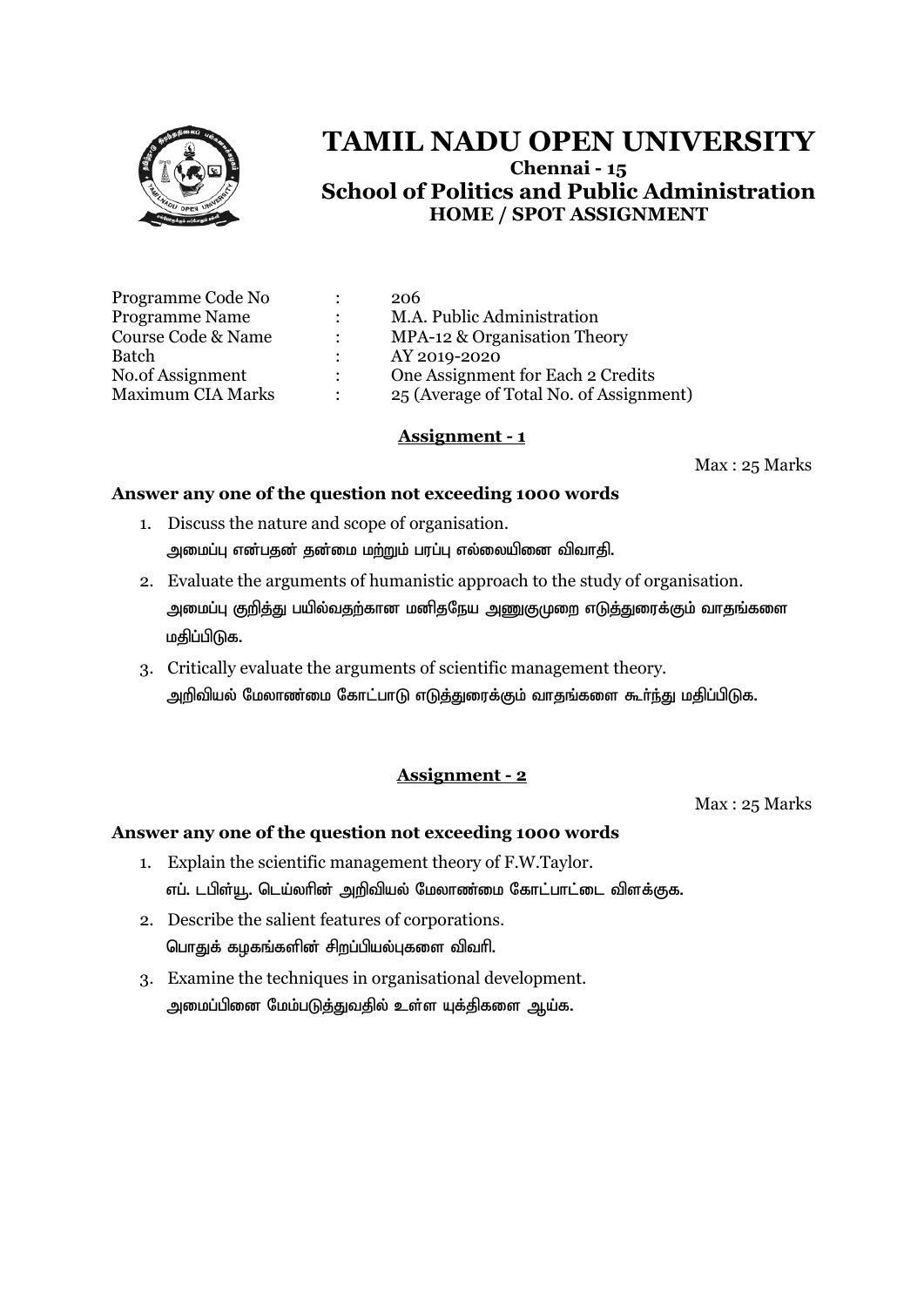- 1. Write an essay on "Organisation and Society".  $"$ அமைப்பு மற்றும் சமுதாயம்" என்பது குறித்து ஓா் கட்டுரை எழுதுக.
- 2. Explain the structure and functions of Ministries and Departments. அமைச்சகங்கள் மற்றும் துறைகளின் கட்டமைப்பு மற்றும் பணிகளை விளக்குக.
- 3. Discuss Elton Mayo's Human relation theory. எல்டன் மேயோவின் மனித உறவு கோட்பாட்டினை விவாதி.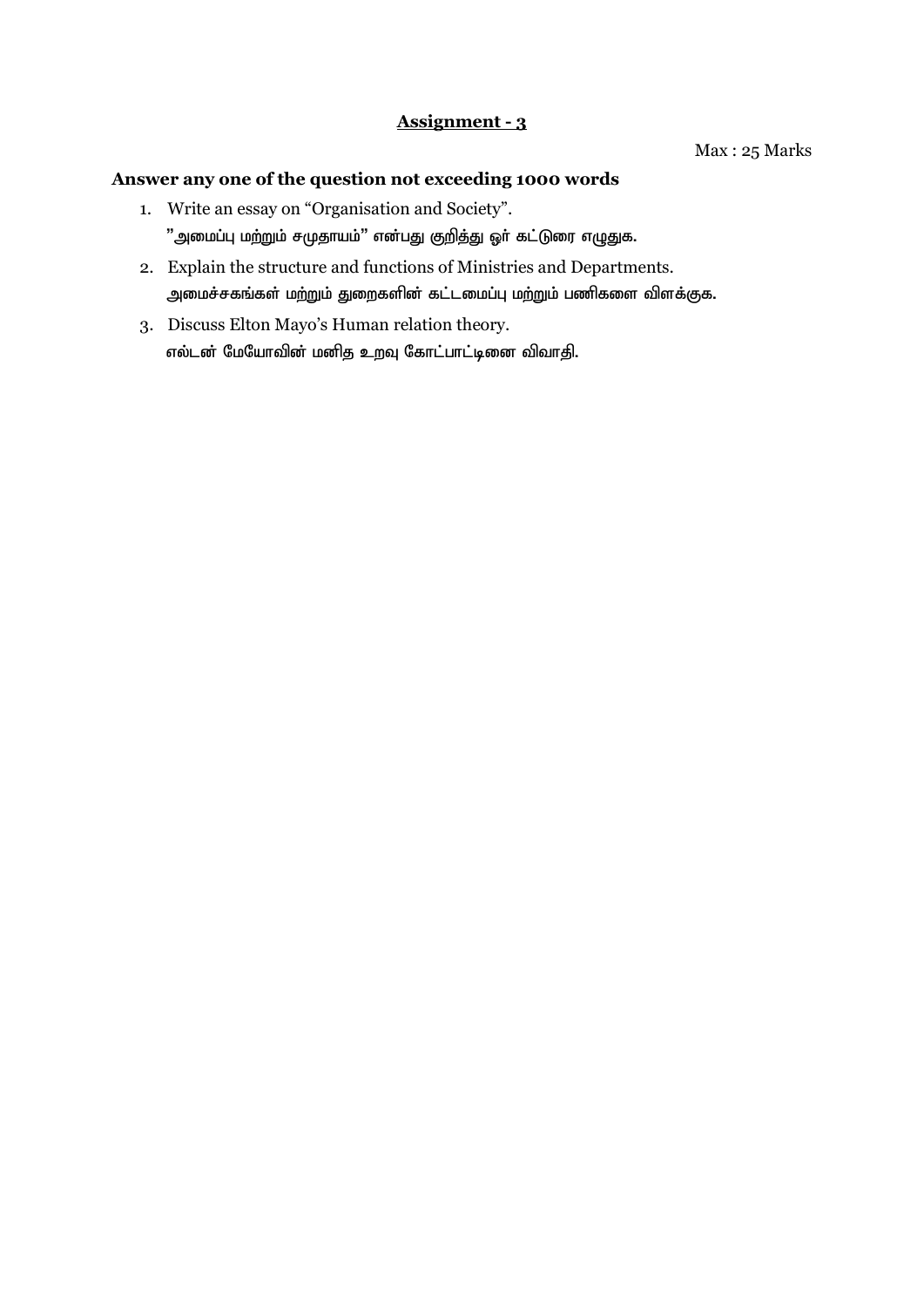

| Programme Code No        |               | 206                                     |
|--------------------------|---------------|-----------------------------------------|
| <b>Programme Name</b>    |               | M.A. Public Administration              |
| Course Code & Name       |               | MPA-13 & Indian Administration          |
| Batch                    |               | AY 2019-2020                            |
| No.of Assignment         | $\mathcal{L}$ | One Assignment for Each 2 Credits       |
| <b>Maximum CIA Marks</b> |               | 25 (Average of Total No. of Assignment) |

## **Assignment - 1**

Max : 25 Marks

## **Answer any one of the question not exceeding 1000 words**

- 1. Describe the constitutional framework of Indian Administration. இந்திய நிர்வாகத்தின் அரசியலமைப்பின் கட்டமைப்பை விவரி.
- 2. Discuss the features of federal structure in India. இந்தியாவின் கூட்டாட்சி அமைப்பினுடைய அம்சங்களை விவாதி.
- 3. Describe the organization and functions of UPSC. மத்திய பொதுபணியாளர் தேர்வானையத்தின் அமைப்பு மற்றும் பணிகளை விவரி.

# **Assignment - 2**

Max : 25 Marks

- 1. Evaluate the powers and functions of the comptroller and auditor general of India. இந்தியாவின் தலைமைக் கணக்கு மற்றும் தணிக்கை அதிகாரியின் அதிகாரங்கள் மற்றும் பணிகளை மகிப்பிடுக.
- 2. Write an essay on reforms of civil service. குடிமை பணியின் சீர்த்திருத்தங்கள் பற்றி ஒரு கட்டுரை வரைக.
- 3. Describe the structure and functions of state secretariat. இந்தியாவில் மாநில தலைமைச் செயலகத்தின் அமைப்பு மற்றும் பணிகளை விவரி.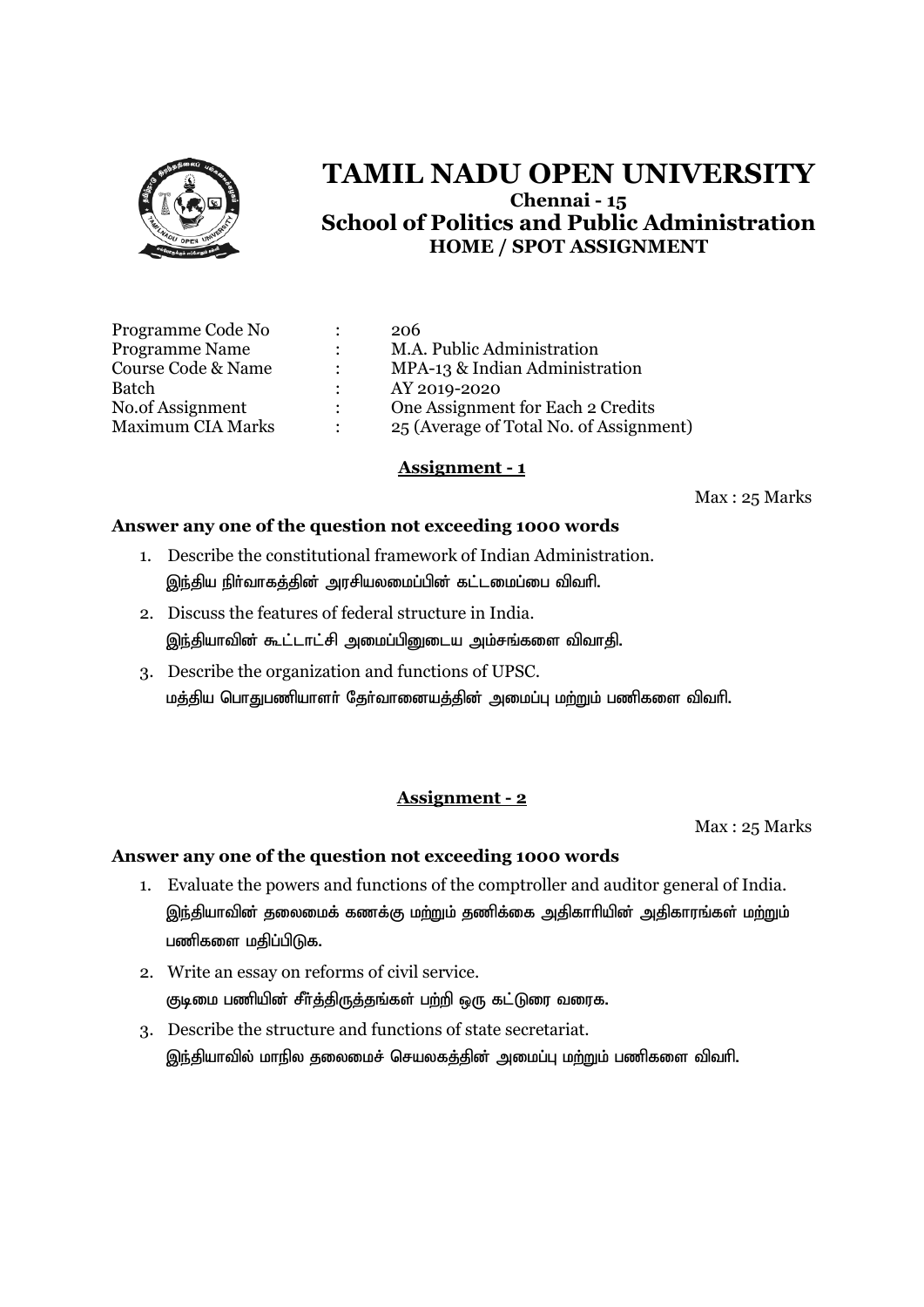#### Max : 25 Marks

- 1. Critically examine the problems of centre-state relations in India. இந்தியாவில் மத்திய-மாநில உறவுகளுக்கிடையே உள்ள பிரச்சனைகளை கூர்ந்தாய்க.
- 2. Trace the evolution of Indian Administration during British period. பிரிட்டிஷ் காலத்திய இந்திய நிர்வாகத்தின் பரிணாமத்தை வரையறு.
- 3. Examine the powers of Indian Prime Minister. இந்திய பிரதம மந்திரியின் அதிகாரங்களை ஆராய்க.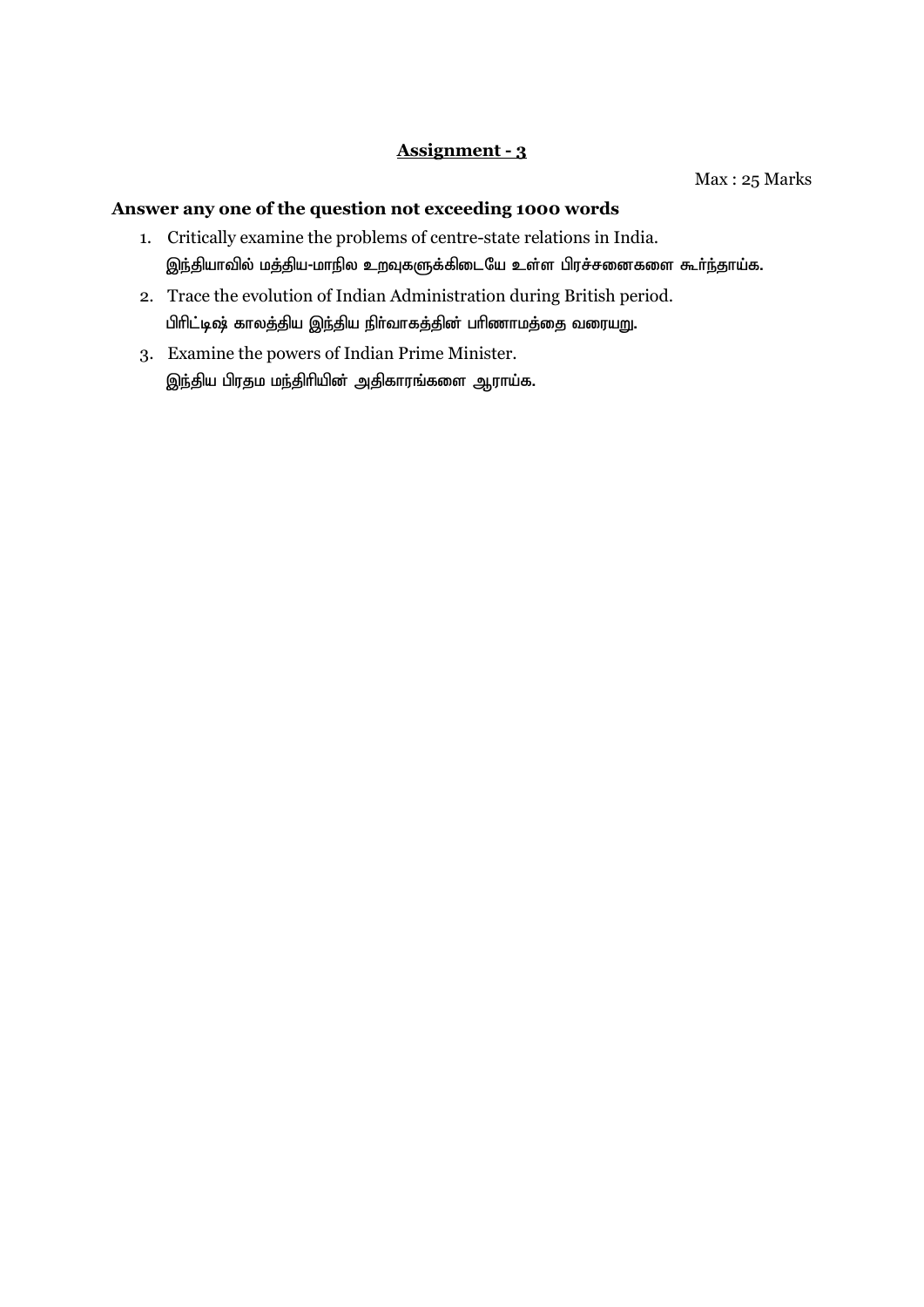

| 206                                         |
|---------------------------------------------|
| M.A. Public Administration                  |
| MPA-14 & Comparative Administrative Systems |
| AY 2019-2020                                |
| One Assignment for Each 2 Credits           |
| 25 (Average of Total No. of Assignment)     |
|                                             |

# **Assignment - 1**

Max : 25 Marks

#### **Answer any one of the question not exceeding 1000 words**

- 1. Explain the nature and scope of comparative public administration. ஒப்பீட்டு பொது நிர்வாகத்தின் தன்மை மற்றும் பரப்பெல்லையை விளக்குக.
- 2. Trace the evolution and problems of comparative public administration. ஒப்பீட்டு பொது நிர்வாகத்தின் பரிணாமம் மற்றும் பிரச்சனைகளை வரைய<u>று</u>.
- 3. Describe the salient features of UK Administrative System. இங்கிலாந்து நிர்வாக முறையைின் சிறப்பு அம்சங்களை விவரிக்க.

## **Assignment - 2**

Max : 25 Marks

- 1. Examine the British Civil Services. இங்கிலாந்து குடிமை பணிகளை ஆராய்க.
- 2. Explain the structure and powers of Local Governments in USA. அமெரிக்காவில் உள்ளாட்சி அரசாங்கங்களின் அமைப்பு ம<u>ற்று</u>ம் அதிகாரங்களை விளக்குக.
- 3. Describe the powers of Legislature in France. பிரான்சில் சட்டமன்றத்தின் அதிகாரங்களை விவரிக்க.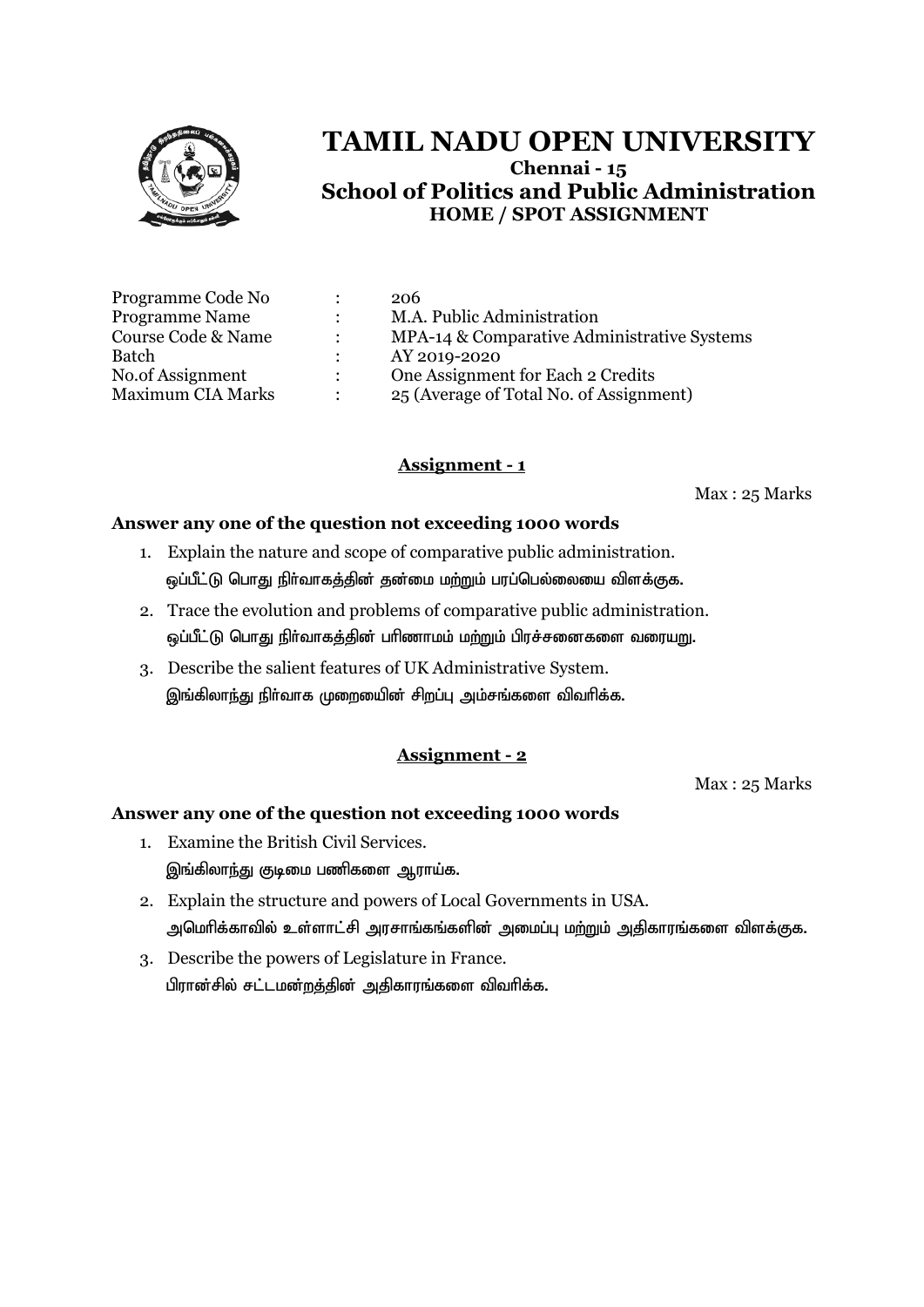- 1. Write an essay on Japanese Administrative System. <u>ஜ</u>ப்பான் நிர்வாக முறைமை பற்றி ஒரு கட்டுரை வரைக.
- 2. Explain the arguments of Theory of Separation of Powers. அதிகார பிரிவினை கோட்பாடு கூறும் வாதங்களை விளக்குக.
- 3. Explain the powers and functions of administrative courts in France. பிரான்சு நாட்டில் உள்ள நிர்வாக நீதிமன்றங்களின் அதிகாரம் மற்றும் செயல்களை விளக்குக.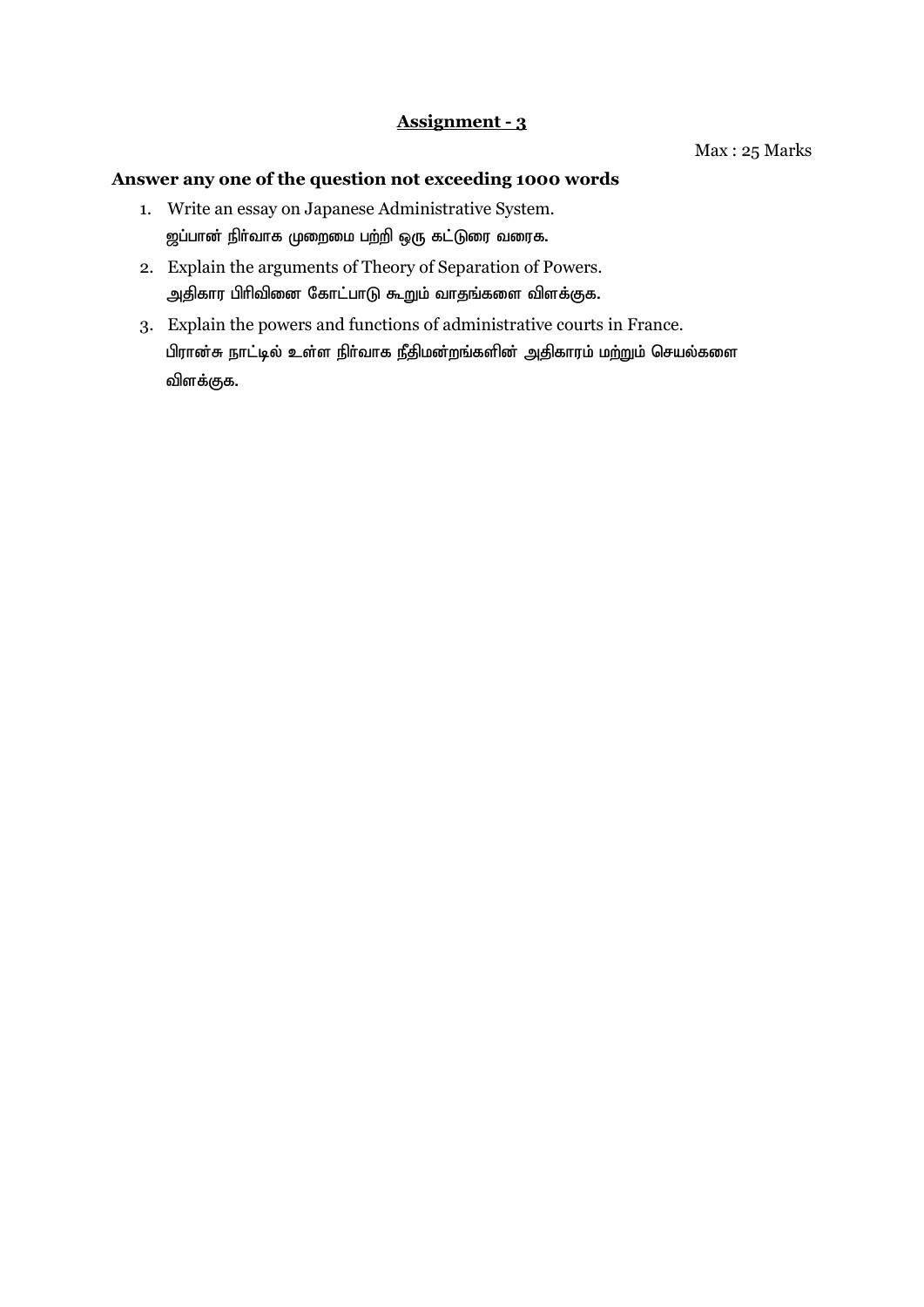

| Programme Code No        |                      | 206                                     |
|--------------------------|----------------------|-----------------------------------------|
| <b>Programme Name</b>    | $\cdot$              | M.A. Public Administration              |
| Course Code & Name       |                      | MPA-15 & Administrative Thinkers        |
| Batch                    |                      | AY 2019-2020                            |
| No.of Assignment         | $\ddot{\phantom{a}}$ | One Assignment for Each 2 Credits       |
| <b>Maximum CIA Marks</b> |                      | 25 (Average of Total No. of Assignment) |

## **Assignment - 1**

Max : 25 Marks

#### **Answer any one of the question not exceeding 1000 words**

- 1. Describe Taylor's scientific management. டைலரின் அறிவியல் மேலாண்மை கோட்பாட்டினை விவரி.
- 2. Analyse Elton Mayo's view on Human Relations approach to organisation. அமைப்புக்கான மனித உரிமைகள் அணுகுமுறை பற்றி எல்டனமேயோவின் கருத்துக்களை பகுத்தாய்க.
- 3. Bring out the function of executive mentioned by C.I. Bannard. சி.ஐ. பானார்டு குறிப்பிட்டுள்ள ஆட்சித் துறையின் பணிகளை வரையறு.

#### **Assignment - 2**

Max : 25 Marks

- 1. Describe the Henry Fayol's fourteen principles of organisation. ஹென்றி பாயல் வரையறுத்துள்ள அமைப்பின் 14 அம்ச கொள்கைகளை விவரி.
- 2. Write an essay on Two-factor theory of Herzberg. ஹெர்ஸ்பர்க்கின் இரு காரணிக் கோட்பாடு பற்றி ஒரு கட்டுரை எழுதுக.
- 3. Comment on Riggs ideal models of administrative systmes. ரிக்சின் நிர்வாக முறைமைகளின் இலட்சிய முன்மாதிரிகளை விளக்கு.